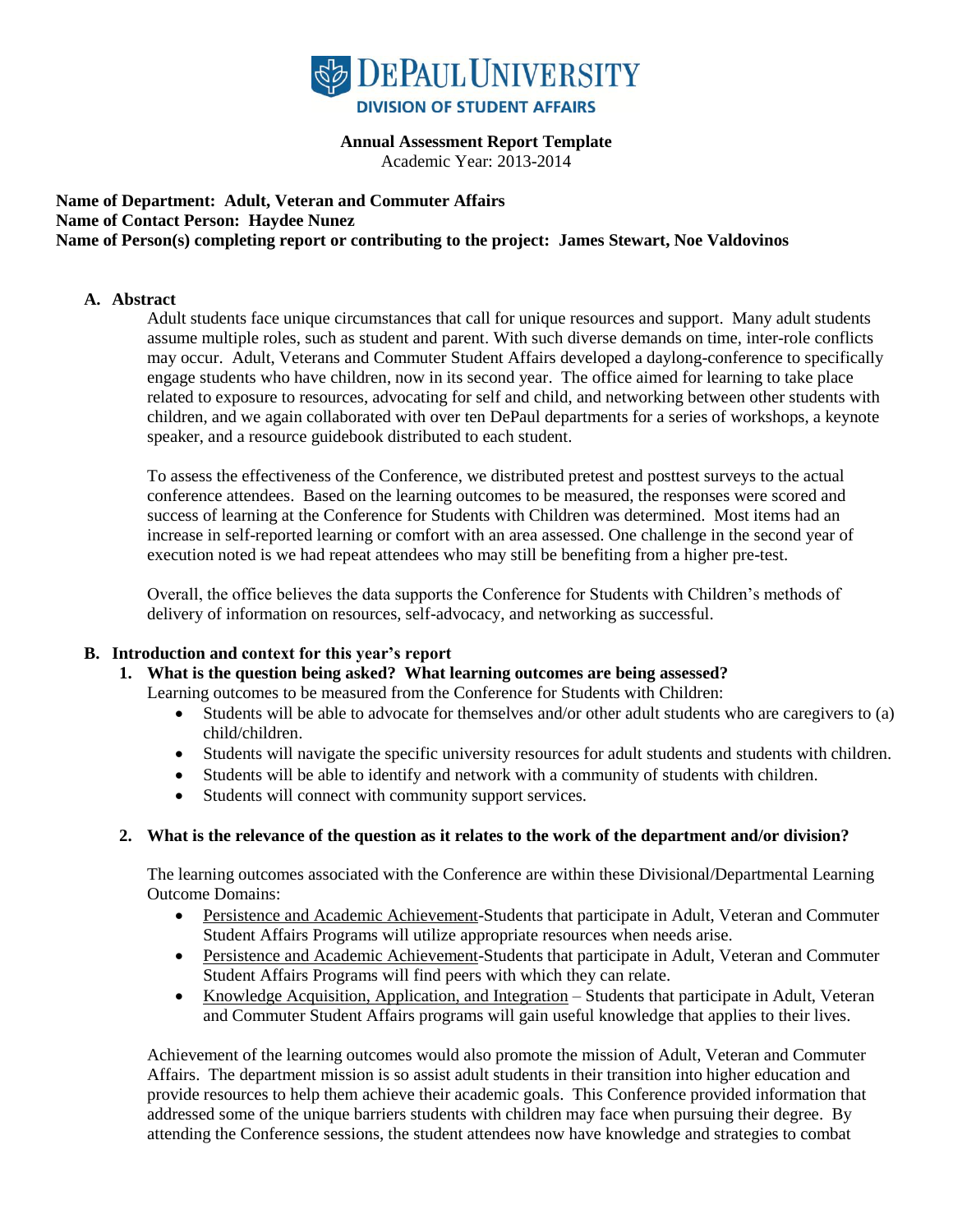difficulties they may encounter throughout their DePaul experience especially relating to their multiple roles as both a student and a student with (a) child/children.

#### **3. How does answering this question help your department?**

Answering these questions and achieving the learning outcomes we have set for the Conference speaks to mission of the Office. We provided the students who attended with resources and information that will assist them in achieving their academic goals.

In addition, this is the second year of this assessment and this program. A second year of results can assist in supporting past results or provide new insights.

#### **4. How is the question linked to the Student Affairs Strategic Plan (2010-2013) and Vision Twenty18 goals? (Please be as specific as possible.)**

The development of this Conference coincides with the first of the VisionTwenty18 Goals, enhance academic quality and support educational innovation. More specifically, it speaks to the objective that focuses on the entire university community on student learning and success. We focused on critical transitional resources that would assist any student with a child in higher education. We also hope this strengthened the connection between students across different academic studies. We developed this Conference to reduce barriers student with children may face and enhance the DePaul community in general.

#### **5. Provide any relevant research and/or literature that informs or contextualizes this project. Please summarize and cite this information. Do we know anything theoretically or empirically about this question?**

Usually, adult students assume multiple roles, whether it is student and spouse, student and caregiver, fulltime employee and student, or countless other variations. This complexity of one's identity can cause stress and conflict because the multiple responsibilities may not coincide well (Dyk, Patricia A.H., 1987). Since various roles create competition for time, energy, and resources, the author suggests re-defining the "normal" responsibilities; by doing this with a reliable source, tasks associated with each role can be better managed and balanced (Dyk, Patricia A.H., 1987). One thing this author identified as an ineffective way to cope, which is very common among people who assume multiple roles, is to attempt to complete everything with no regard to self-care (Dyk, Patricia A.H., 1987). This is not only physically unhealthy, but will most likely result in a lower potential for academic success. The Conference we developed helped students with children cope with stress, make an effort to care for themselves, and become acquainted with other students with children.

Most four year universities do not have programs geared specifically toward students who have children. However, we believe that this population's needs are so unique that they would greatly benefit from such resources. In fact, "Facing the Baby Blues? Serving Student Parents on Campus", a book published by affiliates of Northeaster State University, says there is a gross need for university programs that cater to students who are parents specifically (Gasser, H.S. & Gasser, R.F., 2008). One important initiative is to have a campus support system to serve as a place where students can get their questions answered and network with other students similar to them (Gasser, H.S. & Gasser, R.F., 2008). Another proclaimed advantage is to conduct further research and collect more data about what barriers caregivers in individual universities encounter (Gasser, H.S. & Gasser, R.F., 2008). Our Conference speaks to both of these essential aspects and addressed some of the stressors students with children may face.

#### **C. Methodology**

**1. On what group(s) of individuals did the question focus (were particular groups intentionally excluded)?** All student attendees and their guests were given both the pre-test and the post-tests. Only students completed pre-tests, and a different version of a post-test assessment (not included here in results) was given to guests.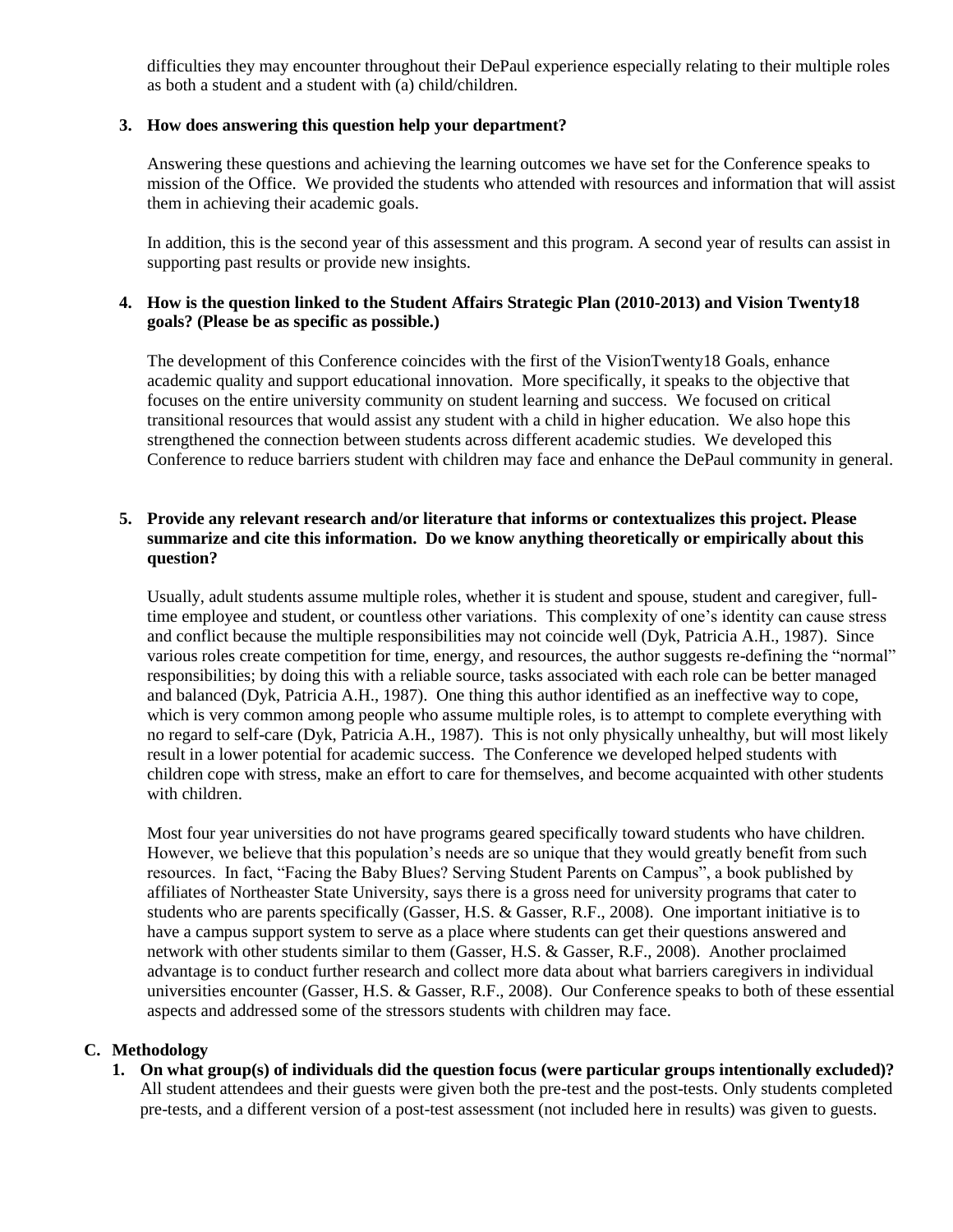**2. What steps were taken to ensure consent of participants? How did you inform participants of their role in this assessment project? Was participation optional?**

The assessment was optional, but connected to random prize drawings to encourage participation. All students still present at the end completed a post-test. Some students did leave early, thus giving us more pretest assessments than post-tests. The pre-test was completed upon check-in, the post-test was paper and done on site upon conclusion. All were told to be optional.

- **3. Was any identifying information about individual participants collected through this assessment? If so, what precautions were taken to keep this information secure (i.e. kept in a locked file).** None of the responses were tied to identifying information.
- **4. Describe the methods used to answer the question, as well as a description and size of the group initially invited to participate in the project.**

All attendees of the Conference for Students with Children were invited to participate. Because we did not link a pre-test responder to a specific post-test responder, we cannot say for certain that the same students who completed the pre-tests were exactly the same as the post-test participants. We had 11 completed post-tests and 15 pre-tests.

**5. Please include a copy of the assessment instruments (surveys, focus group questions, interview questions, etc.) and consent forms or written requests to complete instruments.** See attached appendix.

#### **D. Findings/Results and Discussion**

#### 1**. Describe the results**

11 individuals participated in post-tests and 15 in pre-tests. 19 students and guests attended the conference. The following demographic information was collected based on returned post-tests (some responses were left blank):

- o 1 male and 9 females completed evaluations; 1 No response
- $\circ$  1 sophomore students, 5 junior student, 2 senior students, and 3 graduate students
- o Students came from the following schools:

| $\mathbf{u}$ .   | College of Business                         |                             |
|------------------|---------------------------------------------|-----------------------------|
| $\blacksquare$ . | College of Education                        | $\mathcal{D}_{\mathcal{L}}$ |
| $\mathbf{m}$     | College of Liberal Arts and Social Sciences | 3                           |
| $\mathbf{m}$     | College of Science and Health               | 2                           |
| $\blacksquare$   | School of New Learning                      |                             |
| ٠                | No response                                 |                             |
|                  |                                             |                             |

The assessment was setup pre-test/post-test fashion gauging the above learning outcomes. The main learning outcomes were assessed in a Likert scale with 1 indicating Strongly Disagree, 3 being Neutral, and 5 being Strongly Agree.

|                                                                     | Pre-test |                   | Post-test |             |
|---------------------------------------------------------------------|----------|-------------------|-----------|-------------|
|                                                                     | Mean     | Mode              | Mean      | Mode        |
| Knowledge of resources within DePaul that supports role as student. | 2.5      | 3                 | 3.8       |             |
| Knowledge of resources within DePaul that supports role as parent.  | 1.9      | 4                 | 3.4       |             |
| Knowledge of community resources that support role as student with  | 2.3      | 2,3               | 3.8       |             |
| child(ren)                                                          |          |                   |           |             |
| Comfort with practicing self-advocacy on issues that affect student | 3.8      | 5                 | 3.8       |             |
| and/or student as a parent.                                         |          |                   |           |             |
| Students' awareness of other students with children on campus.      | 1.5      | 2                 |           |             |
| Post Test question for networking was Yes/No:                       |          | <i>Post-test:</i> |           |             |
| I had the opportunity to network with other students with children. |          | No                |           | No response |
|                                                                     | 83%      | 8%                |           | $0\%$       |

To demonstrate the knowledge would go some use, the post-test assessment asked students to rate if they planned to use information gained at the conference and to give an example. Rating information is below: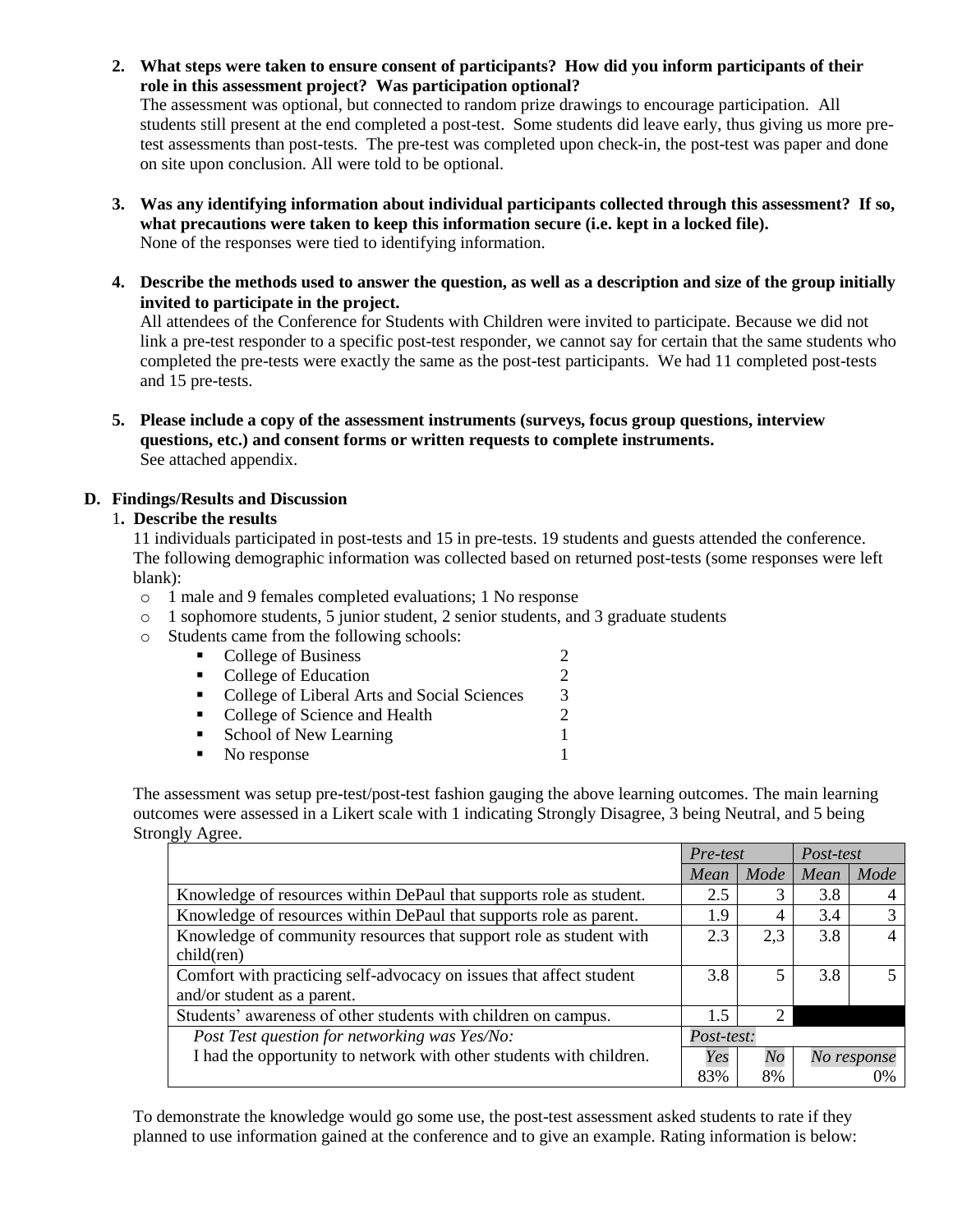|                                                                          | <i>Post-test only</i> |      |
|--------------------------------------------------------------------------|-----------------------|------|
|                                                                          | Mean                  | Mode |
| I got information from the conference which I plan to utilize in my role | 3.7                   |      |
| as a parent.                                                             |                       |      |
| I got information from the conference which I plan to utilize in my role | 3.1                   |      |
| as a student.                                                            |                       |      |

Some specific examples of information planned to be utilized included:

- "Enriching your child's life with words helped me to incorporate more learning based games with my son."
- "How to deal with your son when they worry too much."
- "Parenting and Spirituality"
- "Teaching my child resiliency"
- "How to look for the right school for my child."

Students general comments included praise on overall conference ("I really enjoyed the conference in general, It provided a nice selection of resources available for non-traditional students"), information on favorite sessions, least favorite sessions, and compliments on the ability to network ("I liked the speakers and the networking, Thank you"). Negative feedback mostly related to having to select only one session in time slots and the amount of time in sessions ("Some topics simply need more time").

2. What did you learn from the assessment?

Students increased knowledge of resources available, both within DePaul and in the community during the time between the pre-test and post-test assessment. The highest average rate knowledge in pre-test (Comfort with practicing self-advocacy on issues that affect student and/or student as a parent at 3.8) did not change; however, it started very high.

This is the second year of utilizing this assessment and this program. We had repeated attendees who could have started at higher pre-test causing the change to be less significant. The chart below shows the pre-test, post-test and years. Similar numbers of students completed the assessment in 2012-2013.

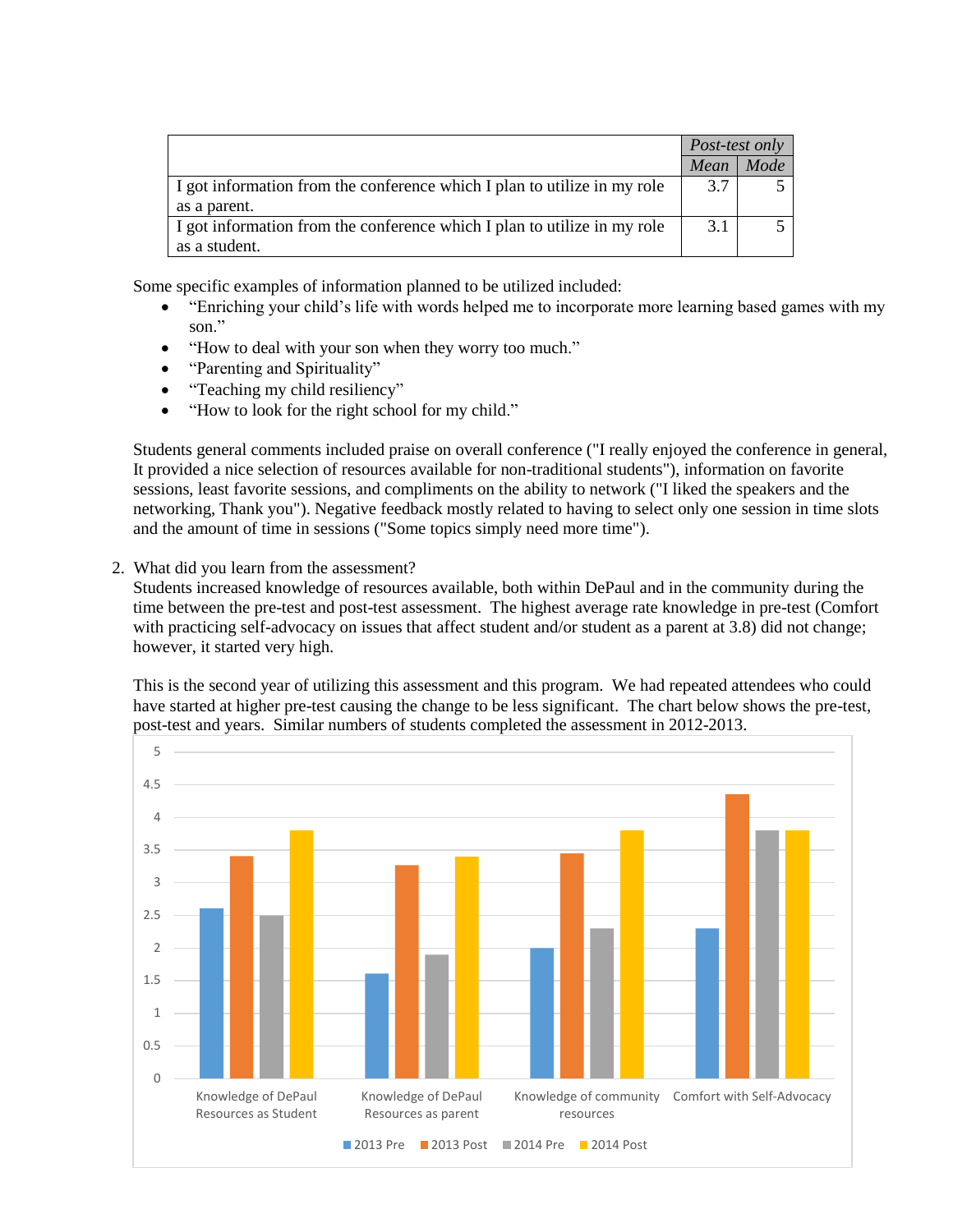As visible in chart form, the changes, while less dramatic, are similar between years with the exception of Comfort with Self-Advocacy.

Here are the percentage changes in mean from pre-test to post-test in the major categories:

- DePaul resources for role as parent increased 78%
- Community resources knowledge increased 72.5%
- DePaul resources for role as student increased 51%
- Comfort with practicing self-advocacy as issues arise increased 0%

In addition, there was a significant increase in awareness of other students who had children. In the pre-test, 1.5 (lowest of any category) was the average response. The post-test had 83% of student respond they had the opportunity to network with other students with children.

The results are encouraging that the Conference for Students with Children provided significant knowledge of resources to the students. A challenge of the project is the relatively low numbers surveyed and the inability to know if all included in pre-test are the same students in post-test. In addition, tracking repeat attendees and how the long-term effect of the information is contributing to their success.

| <b>Learning Outcome</b>                                                                                          | <b>Number of Students</b><br><b>Assessed</b> | <b>Number of Students with</b><br><b>Acceptable or Better</b><br><b>Performance</b> |  |  |
|------------------------------------------------------------------------------------------------------------------|----------------------------------------------|-------------------------------------------------------------------------------------|--|--|
| Students will navigate the<br>specific university<br>resources for adult students<br>and students with children. |                                              | 8                                                                                   |  |  |

#### **Advancement toward Learning Outcome:**

#### **E. Implications**

The results indicate the methods of presentation of resources (a guidebook, presentations, keynote, and implications throughout that presentations connected to available resources) were successful in encouraging self-advocacy and awareness of resources, both within DePaul and in the community. Students also networked with other students in their multiple roles of being both a student and also a parent.

Adult, Veteran, and Commuter Student Affairs has already modeled another program, the Thesis/Dissertation Conference for new Graduate Students following this conference model of delivery of resources and networking with other like students (graduate students across the university working on a dissertation or thesis).

Out of the conference a student group, POLO (Parents of Little Ones) continues to form. The results of this survey will be shared with that group. In addition results will be distributed to presenters and stakeholders in the conference.

An opportunity for future study exists to go deeper into analysis of what resources the student has knowledge and of the students specific skills in practicing advocacy. In addition, data on the overall experience of students with children at DePaul is limited, so interviews or more qualitative data on this population could greatly aid future program development and what macro and micro needs these students have.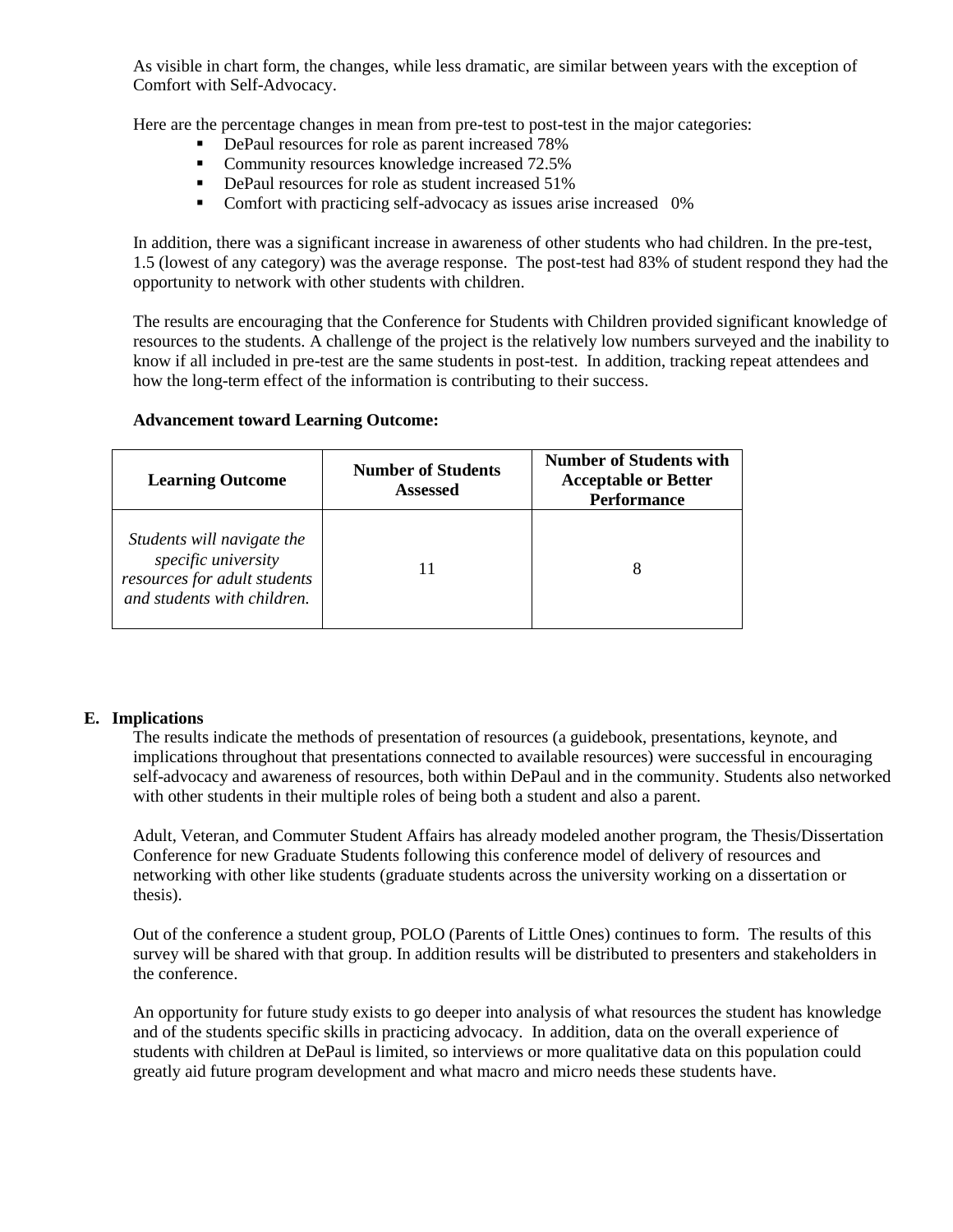Appendix A – Pre-test:



**DIVISION OF STUDENT AFFAIRS** 

Adult, Veteran and Commuter Student Affairs

## **CONFERENCE FOR** Students with Children

*Your feedback below will aid us in planning for future events for students with children. Remember those who completed the pre-conference survey and the post-conference evaluation are eligible to enter a prize drawing. Please provide your email address below if interested in entering the contest.*

### Select one of the following:

What is your status?

- First-year
- O Sophomore
- Q Junior
- O Senior
- O Grad./Prof.
- O Other

What is your gender?

- O Male
- O Female

Please select your college:

- O College of Business
- O College of Communication
- O College of Computing and Digital Media
- O College of Education
- O College of Law
- O College of Liberal Arts and Social Sciences
- O College of Science and Health
- $\bigcirc$  School for New Learning
- O School of Music
- The Theatre School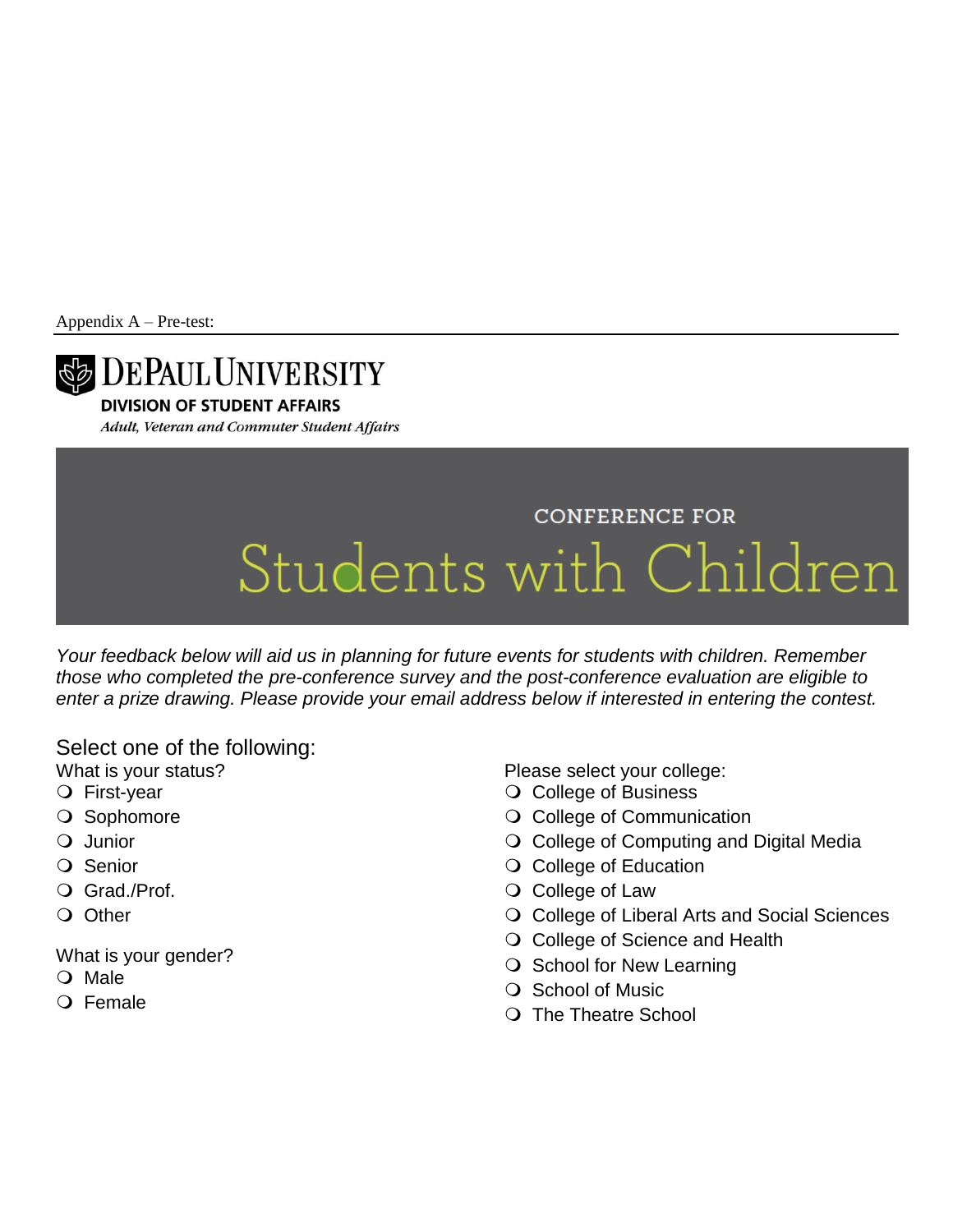How did you find out about the Conference for Students with Children?

- E-mail
- Flier/Poster
- O Newspaper Article
- O Social Media
- Word of mouth
- Other: \_\_\_\_\_\_\_\_\_\_\_\_\_\_\_\_\_\_\_\_\_\_\_\_\_

What expectations do you have for the conference?

|                                                                                                           | <b>Strongly Disagree</b> | $\overline{2}$ | <b>Neutral</b><br>3 | 4        | <b>Strongly Agree</b><br>5 |
|-----------------------------------------------------------------------------------------------------------|--------------------------|----------------|---------------------|----------|----------------------------|
| I feel comfortable raising<br>issues that affect me as a<br>student or as a student with a<br>child.      |                          | ∩              | $\Omega$            | ∩        |                            |
| I am aware of resources within<br>DePaul that support me as a<br>student.                                 | ∩ )                      | ∩              | ∩                   | ∩        | ∩                          |
| I am aware of resources within<br>DePaul that support me in my<br>role as a parent.                       | ∩                        | $\Omega$       | ∩                   | $\Omega$ | ∩                          |
| I am aware of community<br>resources, outside of DePaul,<br>that support me as a student<br>with a child. | ∩                        | $\Omega$       | ∩                   | $\Omega$ | ∩                          |
| I feel I know other students at<br>DePaul with children.                                                  | ∩                        | $\Omega$       | ∩                   | $\Omega$ | ∩                          |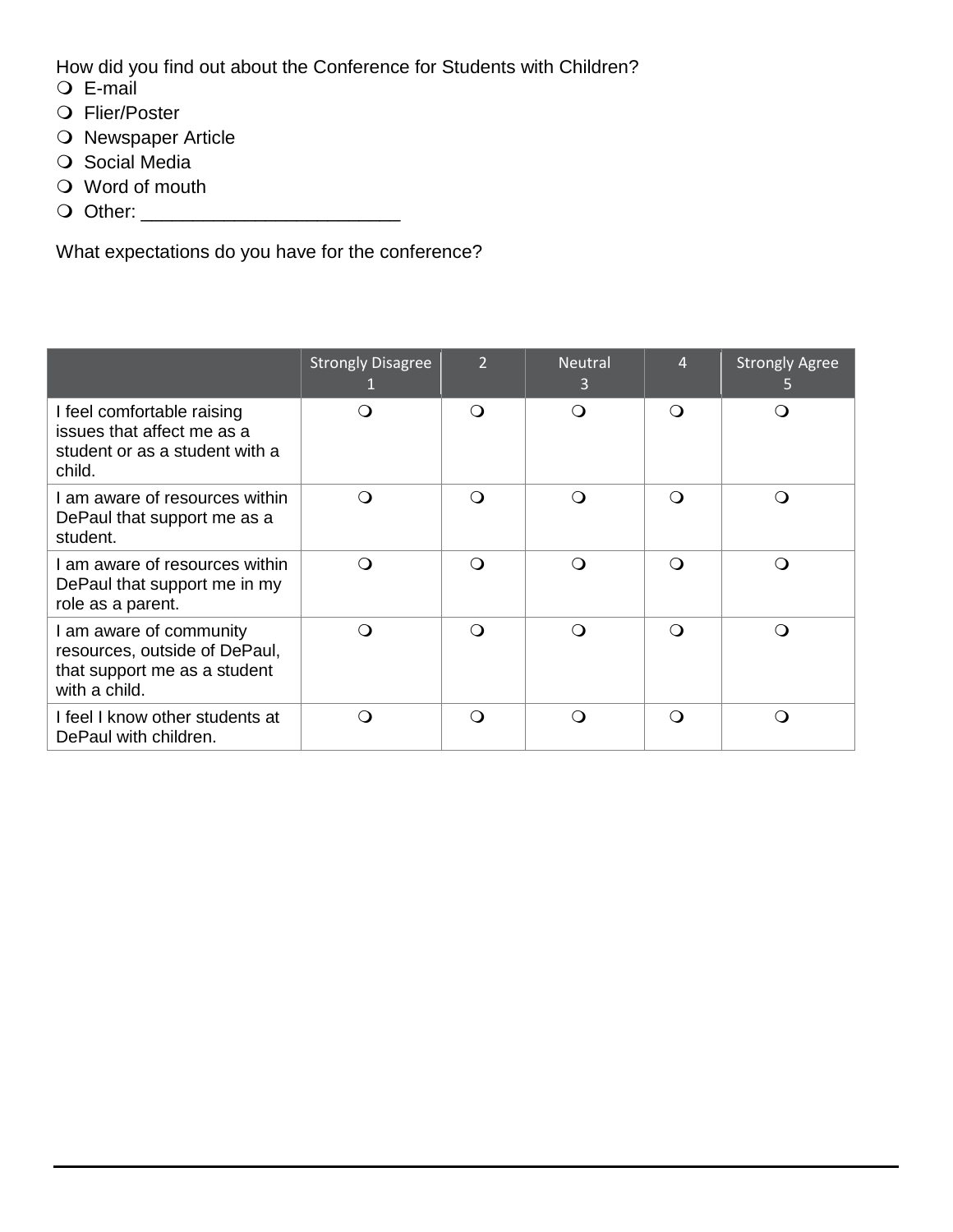

**DIVISION OF STUDENT AFFAIRS** 

Adult, Veteran and Commuter Student Affairs

# **CONFERENCE FOR** Students with Children

## **Evaluation**

*Your feedback below will aid us in planning for future events for students with children. Remember those who completed the emailed survey (before the conference) and this post-conference evaluation are eligible to enter a prize drawing. Please provide your email address below if interested in entering the contest.*

Select one of the following:

- What is your status?
- First-year
- O Sophomore
- Q Junior
- O Senior
- Grad./Prof.
- O Other

What is your gender?

- O Male
- Female

Please select your college:

- O College of Business
- O College of Communication
- O College of Computing and Digital Media
- O College of Education
- O College of Law
- O College of Liberal Arts and Social Sciences
- O College of Science and Health
- O School for New Learning
- O School of Music
- The Theatre School

How many children do you have?

What are the ages of the children? Please separate multiple children by commas.

What was your favorite and least favorite session and why?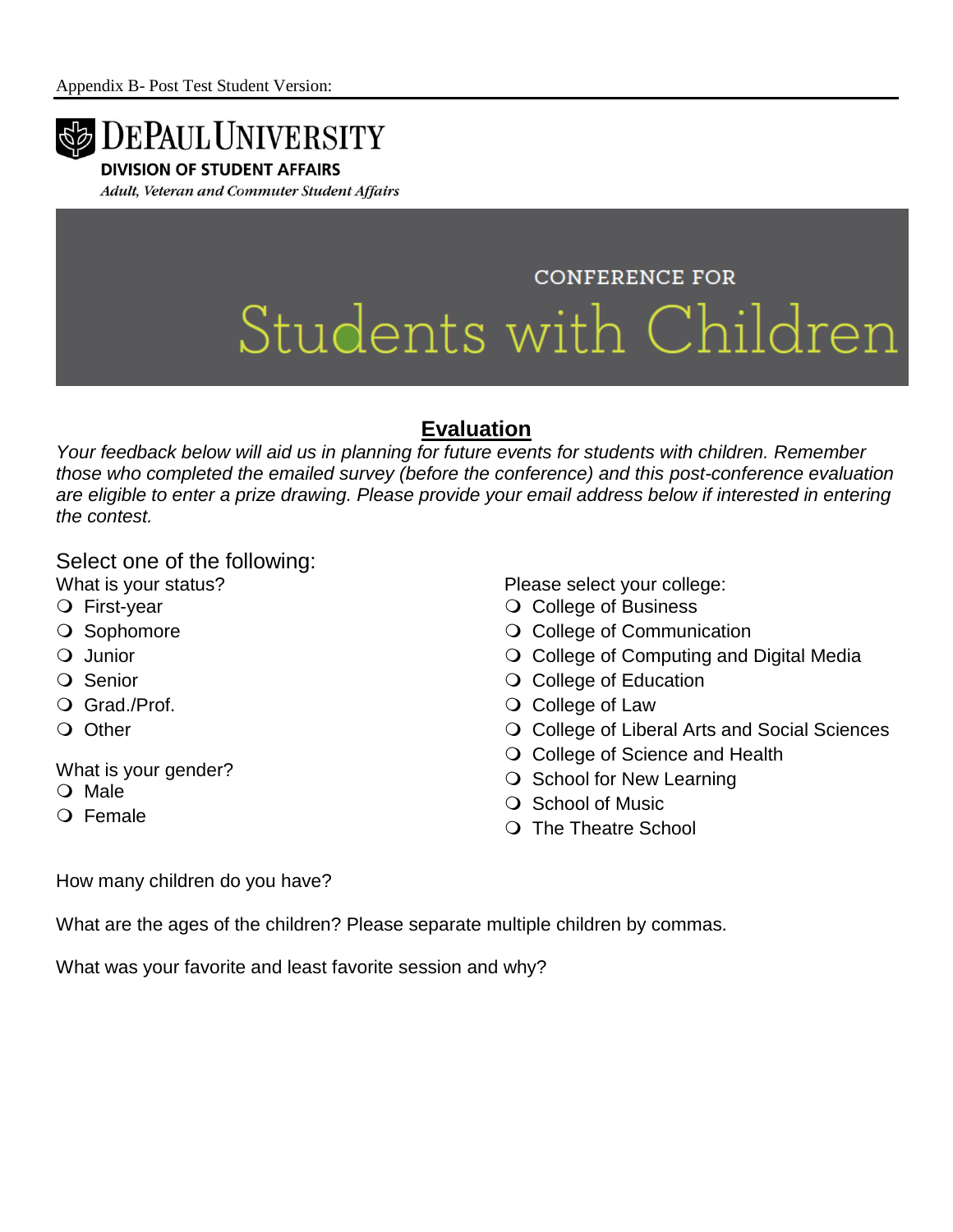|                                                                                                           | <b>Strongly Disagree</b><br>$\mathbf{1}$ | $\overline{2}$ | <b>Neutral</b><br>3 | $\overline{4}$ | <b>Strongly Agree</b><br>5 |
|-----------------------------------------------------------------------------------------------------------|------------------------------------------|----------------|---------------------|----------------|----------------------------|
| I feel comfortable raising<br>issues that affect me as a<br>student or as a student with a<br>child.      | $\bigcirc$                               | $\circ$        | $\bigcirc$          | $\bigcirc$     | $\bigcirc$                 |
| I am aware of resources within<br>DePaul that support me as a<br>student.                                 | $\bigcirc$                               | $\circ$        | $\bigcirc$          | $\bigcirc$     | $\bigcirc$                 |
| I am aware of resources within<br>DePaul that support me in my<br>role as a parent.                       | $\bigcirc$                               | $\bigcirc$     | $\bigcirc$          | $\bigcirc$     | $\bigcirc$                 |
| I am aware of community<br>resources, outside of DePaul,<br>that support me as a student<br>with a child. | $\bigcirc$                               | $\bigcirc$     | $\bigcirc$          | $\bigcirc$     | $\bigcirc$                 |
| I got information from the<br>conference which I plan to<br>utilize in my role as a parent.               | $\bigcirc$                               | $\bigcirc$     | $\bigcirc$          | $\bigcirc$     | $\bigcirc$                 |
|                                                                                                           | If applicable, please share an example:  |                |                     |                |                            |
| I got information from the<br>conference which I plan to<br>utilize in my role as a student.              | $\bigcirc$                               | $\bigcirc$     | $\bigcirc$          | $\bigcirc$     | $\Omega$                   |
|                                                                                                           | If applicable, please share an example:  |                |                     |                |                            |

|                                                                                            | <b>Yes</b> | <b>No</b> |
|--------------------------------------------------------------------------------------------|------------|-----------|
| I plan to follow-up with an office/department/presenter as a result of today's Conference. |            |           |
| I had the opportunity to network with other students with children at today's Conference.  |            | $\Omega$  |

What would you change and what would you keep about the conference if held again?

Please provide your email address to enter raffle for prizes! Winner will be emailed next week!

 $\omega$  and the contract of  $\omega$  and  $\omega$  and  $\omega$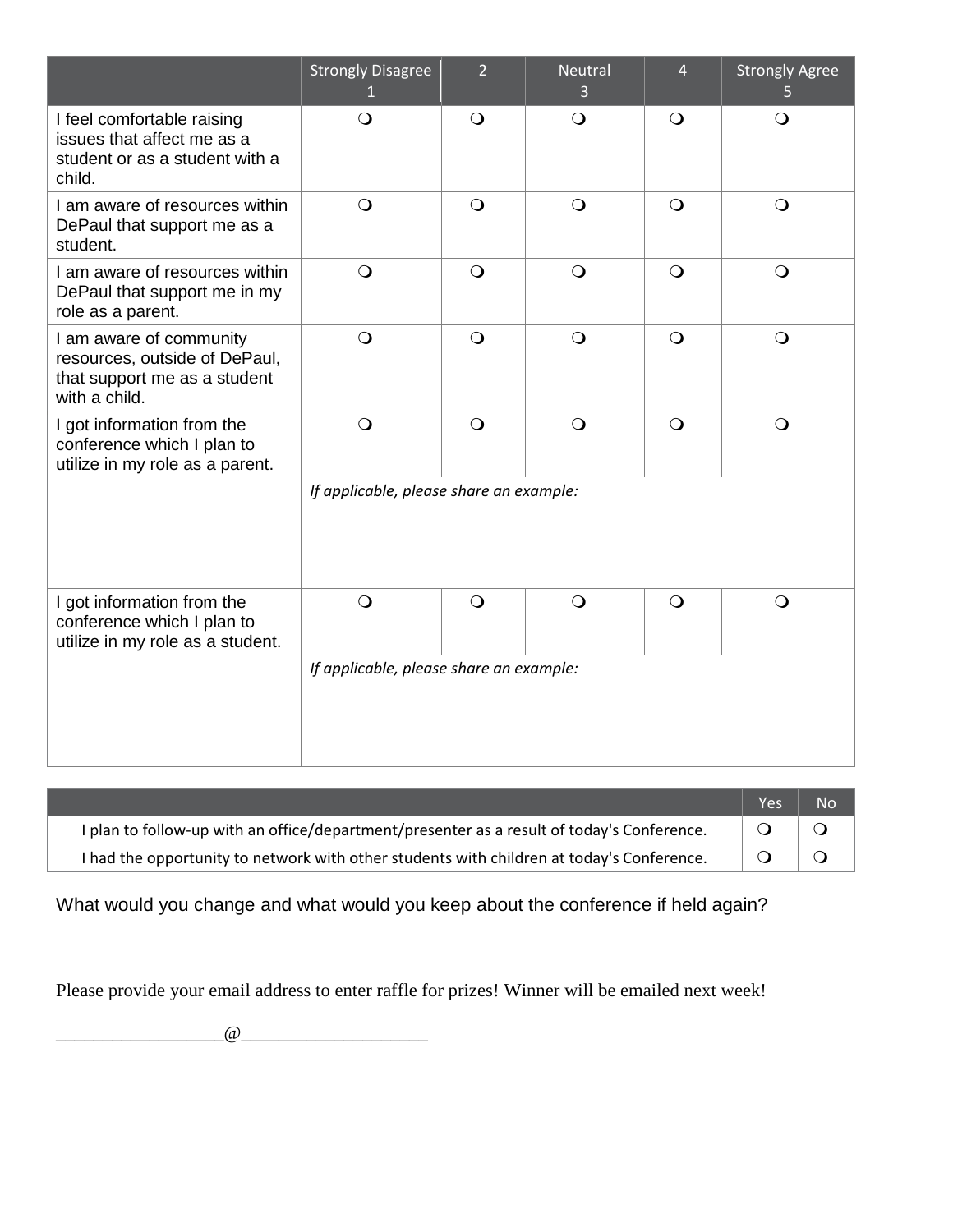

- O Male
- O Female